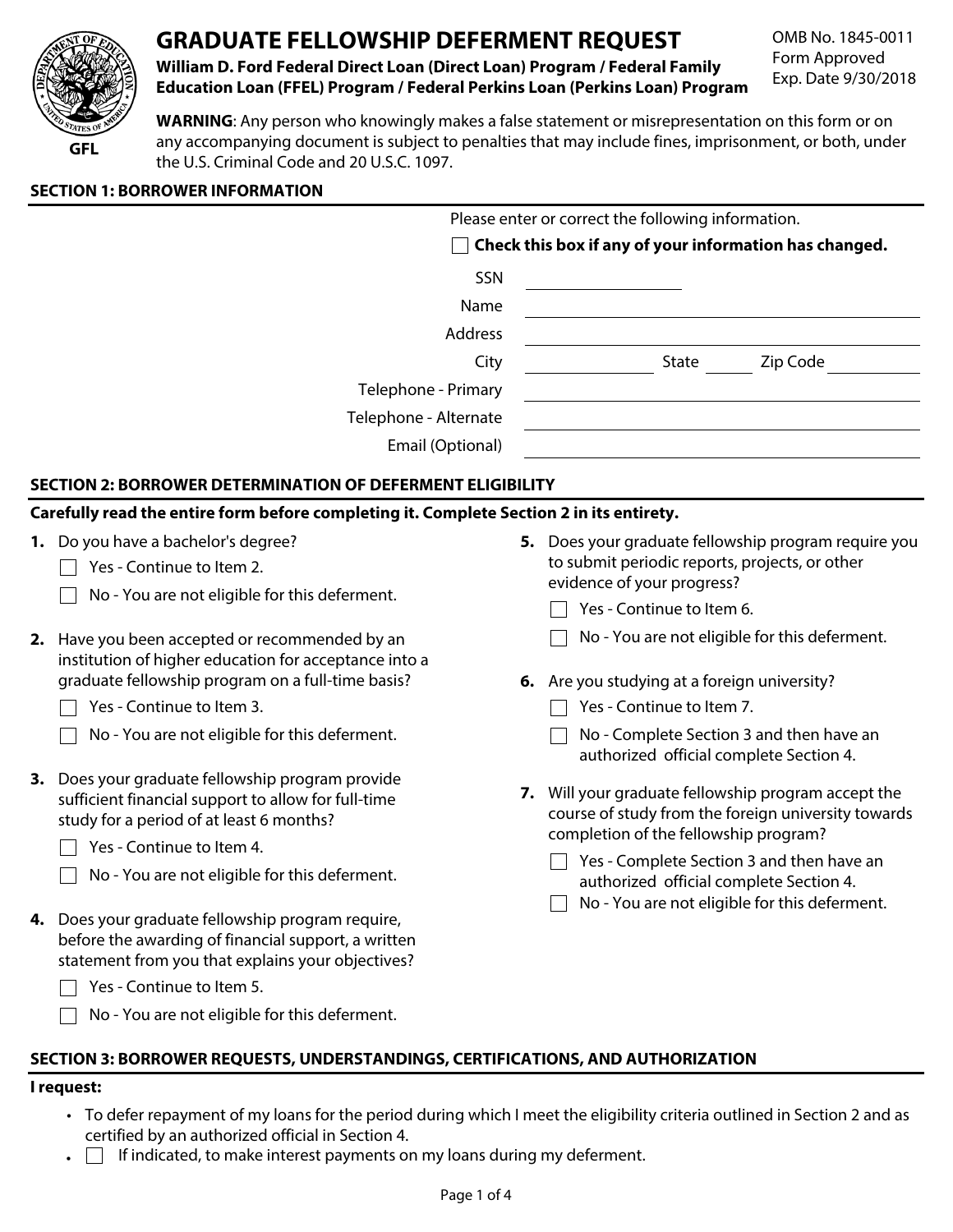#### **SECTION 3: BORROWER REQUESTS, UNDERSTANDINGS, CERTIFICATIONS, AND AUTHORIZATION (CONTINUED)**

#### **I understand that:**

- I am not required to make payments of loan principal or interest during my deferment.
- My deferment will begin on the date I became eligible, as certified by the authorized official.
- My deferment will end on the earlier of the certified deferment end date or when I am no longer eligible for the deferment for another reason.
- If I am a Perkins Loan borrower, I will receive a 6-month post-deferment grace period beginning on the date I no longer qualify for the deferment.
- Interest may capitalize on my loans during or at the expiration of my deferment or forbearance, but interest never capitalizes on Perkins Loans.

#### **I certify that:**

- The information I have provided on this form is true and correct.
- I will provide additional documentation to my loan holder, as required, to support my deferment eligibility.
- I will notify my loan holder immediately when my eligibility for the deferment ends.
- I have read, understand, and meet the eligibility requirements in Section 2.

**I authorize** the entity to which I submit this request and its agents to contact me regarding my request or my loans at any cellular telephone number that I provide now or in the future using automated telephone dialing equipment or artificial or prerecorded voice or text messages.

| <b>Borrower's Signature</b> | Date |
|-----------------------------|------|
|                             |      |

## **SECTION 4: AUTHORIZED OFFICIAL'S CERTIFICATION**

**Do not complete this section unless the borrower has completed Section 2 in its entirety. Note:** Instead of having an authorized official complete this section, you may attach separate documentation from an authorized official that includes all of the information requested below and a certification that you and the program meet all conditions indicated by your responses in Section 2.

- 
- **•** The program begins/began on: **•** The program is expected to end/ended on:

#### **I certify, to the best of my knowledge and belief:**

- The borrower and the program meet all conditions indicated by the borrower's responses in Section 2; and
- The information that I have provided in this section is accurate.

| Name of Institution         | OPEID (if applicable) |       |             |  |
|-----------------------------|-----------------------|-------|-------------|--|
| <b>Address</b>              | Citv                  | State | Zip Code    |  |
| Official's Name/Title       | Telephone             |       |             |  |
| <b>Official's Signature</b> |                       |       | <b>Date</b> |  |

#### **SECTION 5: INSTRUCTIONS FOR COMPLETING THE DEFERMENT REQUEST**

Type or print using dark ink. Enter dates as month-day-year (mm-dd-yyyy). Example: March 14, 2015 = 03-14-2015. Include your name and account number on any documentation that you are required to submit with this form. If you want to apply for a deferment on loans that are held by different loan holders, you must submit a separate deferment request to each loan holder. **Return the completed form and any required documentation to the address shown in Section 7.**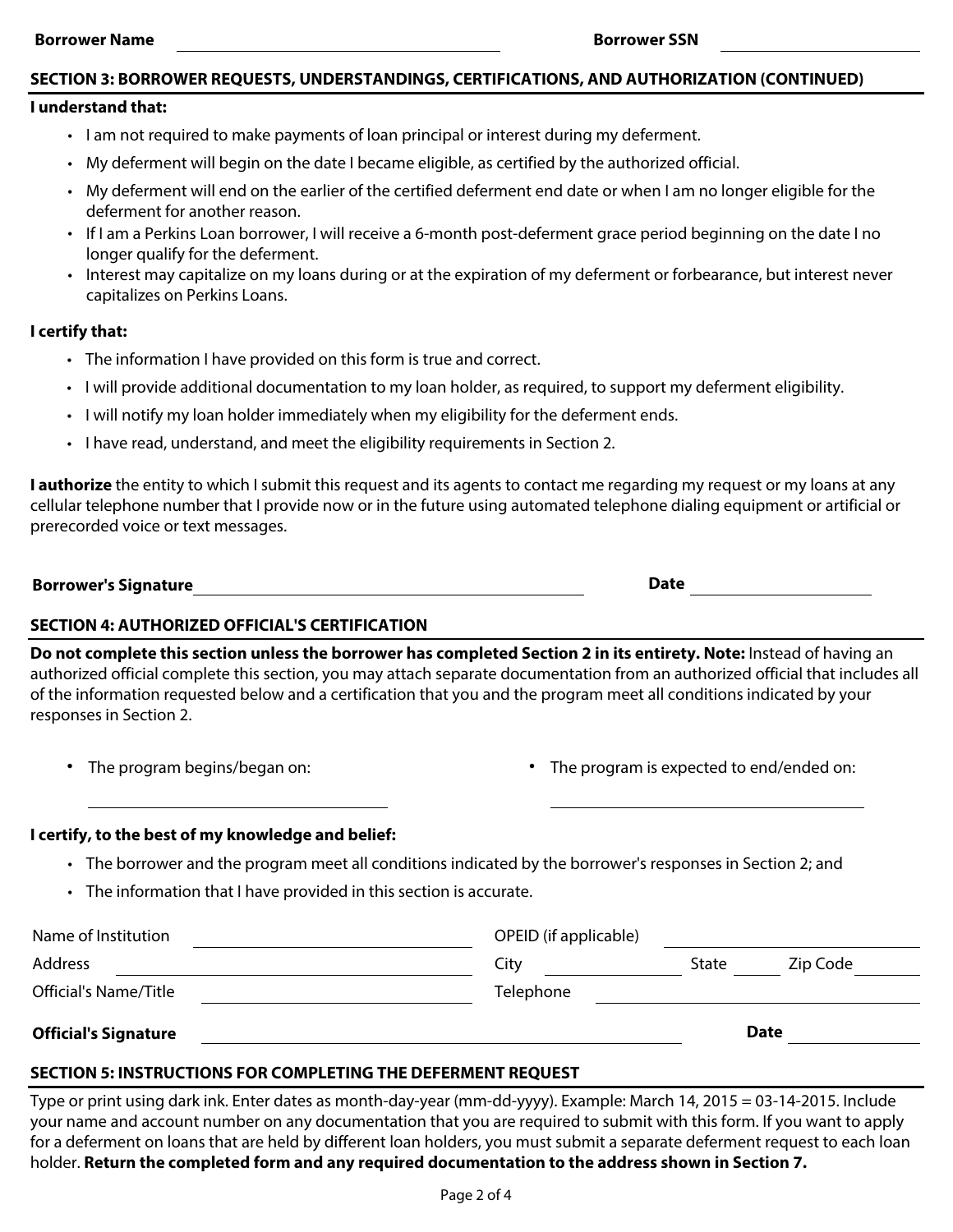## **SECTION 6: DEFINITIONS**

An **authorized official** who may complete Section 4 is an official of the Graduate Fellowship Program.

**Capitalization** is the addition of unpaid interest to the principal balance of your loan. Capitalization causes more interest to accrue over the life of your loan and may cause your monthly payment amount to increase. Interest never capitalizes on Perkins Loans. Table 1 (below) provides an example of the monthly payments and the total amount repaid for a \$30,000 unsubsidized loan. The example loan has a 6% interest rate and the example deferment or forbearance lasts for 12 months and begins when the loan entered repayment. The example compares the effects of paying the interest as it accrues or allowing it to capitalize.

A **deferment** is a period during which you are entitled to postpone repayment of your loans. Interest is not generally charged to you during a deferment on your subsidized loans. Interest is always charged to you during a deferment on your unsubsidized loans. On loans made under the Perkins Loan Program, all deferments are followed by a post-deferment grace period of 6 months, during which time you are not required to make payments.

The **Federal Family Education Loan (FFEL) Program** includes Federal Stafford Loans, Federal PLUS Loans, Federal Consolidation Loans, and Federal Supplemental Loans for Students (SLS).

The **Federal Perkins Loan (Perkins Loan) Program**  includes Federal Perkins Loans, National Direct Student Loans (NDSL), and National Defense Student Loans (Defense Loans).

The **holder** of your Direct Loans is the Department. The holder of your FFEL Program loans may be a lender, guaranty agency, secondary market, or the Department. The holder of your Perkins Loans is an institution of higher education or the Department. Your loan holder may use a servicer to handle billing and other communications related to your loans. References to "your loan holder" on this form mean either your loan holder or your servicer.

A **subsidized loan** is a Direct Subsidized Loan, a Direct Subsidized Consolidation Loan, a Federal Subsidized Stafford Loan, portions of some Federal Consolidation Loans, Federal Perkins Loans, NDSL, and Defense Loans.

An **unsubsidized loan** is a Direct Unsubsidized Loan, a Direct Unsubsidized Consolidation Loan, a Direct PLUS Loan, a Federal Unsubsidized Stafford Loan, a Federal PLUS Loan, a Federal SLS, and portions of some Federal Consolidation Loans.

The **William D. Ford Federal Direct Loan (Direct Loan) Program** includes Federal Direct Stafford/Ford (Direct Subsidized) Loans, Federal Direct Unsubsidized Stafford/ Ford (Direct Unsubsidized) Loans, Federal Direct PLUS (Direct PLUS) Loans, and Federal Direct Consolidation (Direct Consolidation) Loans.

| <b>Treatment of Interest with</b><br>Deferment/Forbearance | Loan Amt. | <b>Capitalized</b><br><b>Interest</b> | Outstanding<br><b>Principal</b> | <b>Monthly</b><br><b>Payment</b> | <b>Number of</b><br><b>Payments</b> | <b>Total</b><br><b>Repaid</b> |
|------------------------------------------------------------|-----------|---------------------------------------|---------------------------------|----------------------------------|-------------------------------------|-------------------------------|
| Interest is paid                                           | \$30,000  | \$0                                   | \$30,000                        | \$333                            | 120                                 | \$41,767                      |
| Interest is capitalized at the<br>lend                     | \$30,000  | \$1,800                               | \$31,800                        | \$353                            | 120                                 | \$42,365                      |
| Interest is capitalized<br>quarterly and at the end        | \$30,000  | \$1,841                               | \$31,841                        | \$354                            | 120                                 | \$42,420                      |

## **Table 1. Capitalization Chart**

# **SECTION 7:WHERE TO SEND THE COMPLETED DEFERMENT REQUEST**

Return the completed form and any documentation to: (If no address is shown, return to your loan holder.)

HARVARD UNIVERSITY STUDENT LOAN OFFICE RICHARD A. and SUSAN F. SMITH CAMPUS CENTER 953 1350 MASSACHUSETTS AVENUE CAMBRIDGE, MASSACHUSETTS 02138

If you need help completing this form, call: (If no phone number is shown, call your loan holder.)

1-800-315-7192 or 617-495-3782